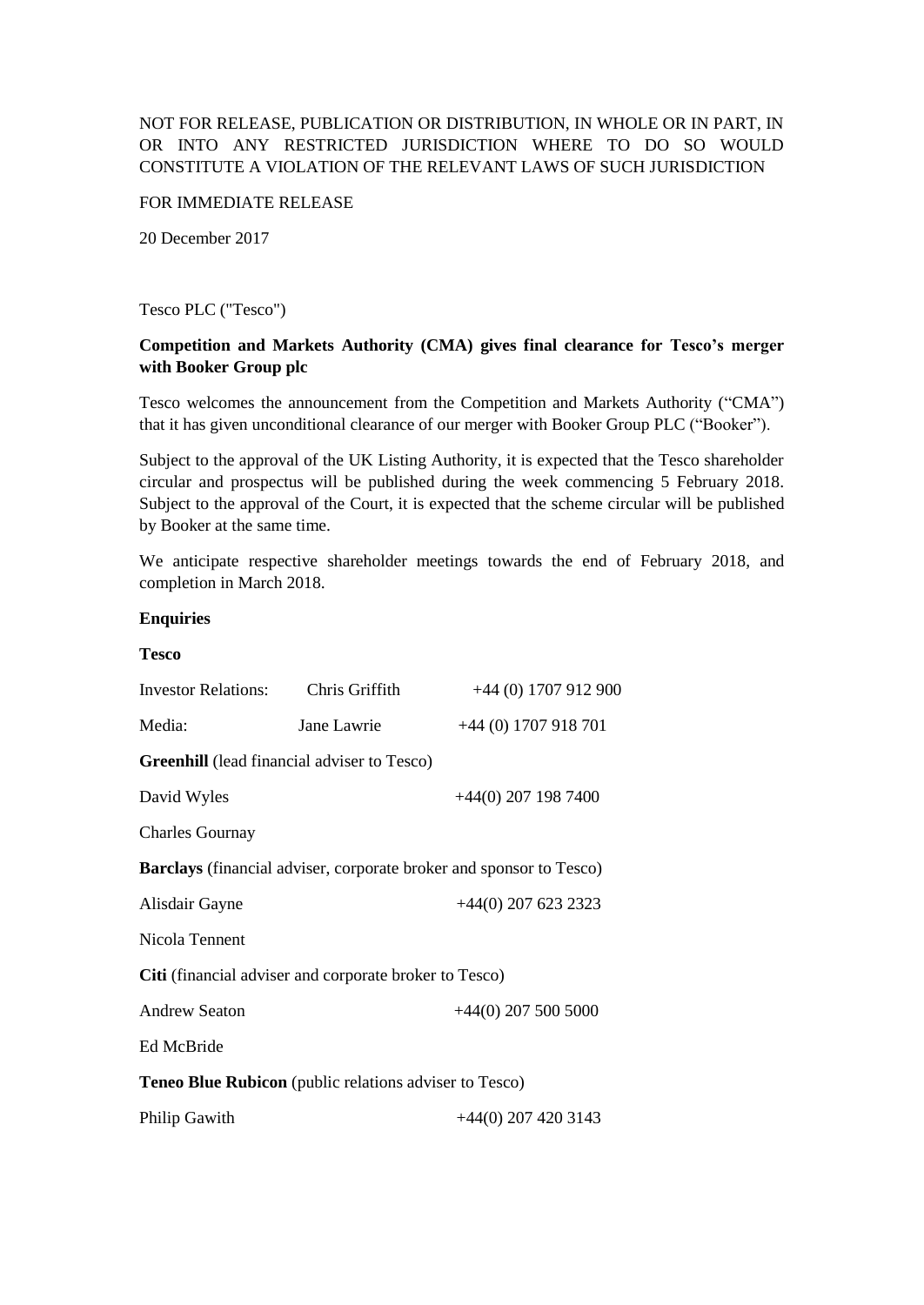Freshfields Bruckhaus Deringer LLP are retained as legal advisers for Tesco.

Terms used but not defined in this Announcement have the meaning set out in the announcement of the Merger released on 27 January 2017.

### **Important Notices**

This Announcement is for information purposes only and does not constitute or form part of any offer to sell or subscribe for or any invitation to purchase or subscribe for any securities of the solicitation of any vote or approval in any jurisdiction pursuant to the Merger. It does not constitute a prospectus or prospectus equivalent document.

# **Overseas Jurisdictions**

The release, publication or distribution of this Announcement in or into jurisdictions other than the UK may be restricted by law and therefore any persons who are subject to the law of any jurisdiction other than the UK should inform themselves about, and observe, any applicable legal or regulatory requirements. In particular the ability of persons who are not resident in the United Kingdom, to vote their Booker Shares with respect to the Scheme at the Scheme Court Meeting, or to appoint another person as proxy to vote at the Scheme Court Meeting on their behalf, may be affected by the laws of the relevant jurisdictions in which they are located. Any failure to comply with the applicable restrictions may constitute a violation of the securities laws of any such jurisdiction. To the fullest extent permitted by applicable law, the companies and persons involved in the Merger disclaim any responsibility or liability for the violation of such restrictions by any person. This Announcement has been prepared for the purpose of complying with English law and the Code and the information disclosed may not be the same as that which would have been disclosed if this Announcement had been prepared in accordance with the laws of jurisdictions outside of England and Wales. Unless otherwise determined by Tesco or required by the Code, and permitted by applicable law and regulation, the Merger will not be made available directly or indirectly, in, into or from a Restricted Jurisdiction where to do so would violate the laws in that jurisdiction and no person may vote in favour of the Merger by any such use, means, instrumentality or form within a Restricted Jurisdiction or any other jurisdiction if to do so would constitute a violation of the laws of that jurisdiction

Copies of this Announcement and any formal documentation relating to the Merger will not be and must not be, directly or indirectly, mailed or otherwise forwarded, distributed or sent in, into or from any Restricted Jurisdiction or any jurisdiction where to do so would violate the laws of that jurisdiction and persons receiving such documents (including custodians, nominees and trustees) must not mail or otherwise forward, distribute or send them in or into or from any Restricted Jurisdiction. Doing so may render invalid any related purported vote in respect of the Merger. If the Merger is implemented by way of Offer (unless otherwise permitted by applicable law or regulation), the Offer may not be made, directly or indirectly, in or into or by use of the mails or any other means or instrumentality (including, without limitation, facsimile, email or other electronic transmission, telex or telephone) of interstate or foreign commerce of, or any facility of a national, state or other securities exchange of any Restricted Jurisdiction and the Offer will not be capable of acceptance by any such use, means, instrumentality or facilities or from within any Restricted Jurisdiction.

The availability of New Tesco Shares under the Merger to Booker Shareholders who are not resident in the United Kingdom or the ability of those persons to hold such shares may be affected by the laws or regulatory requirements of the relevant jurisdictions in which they are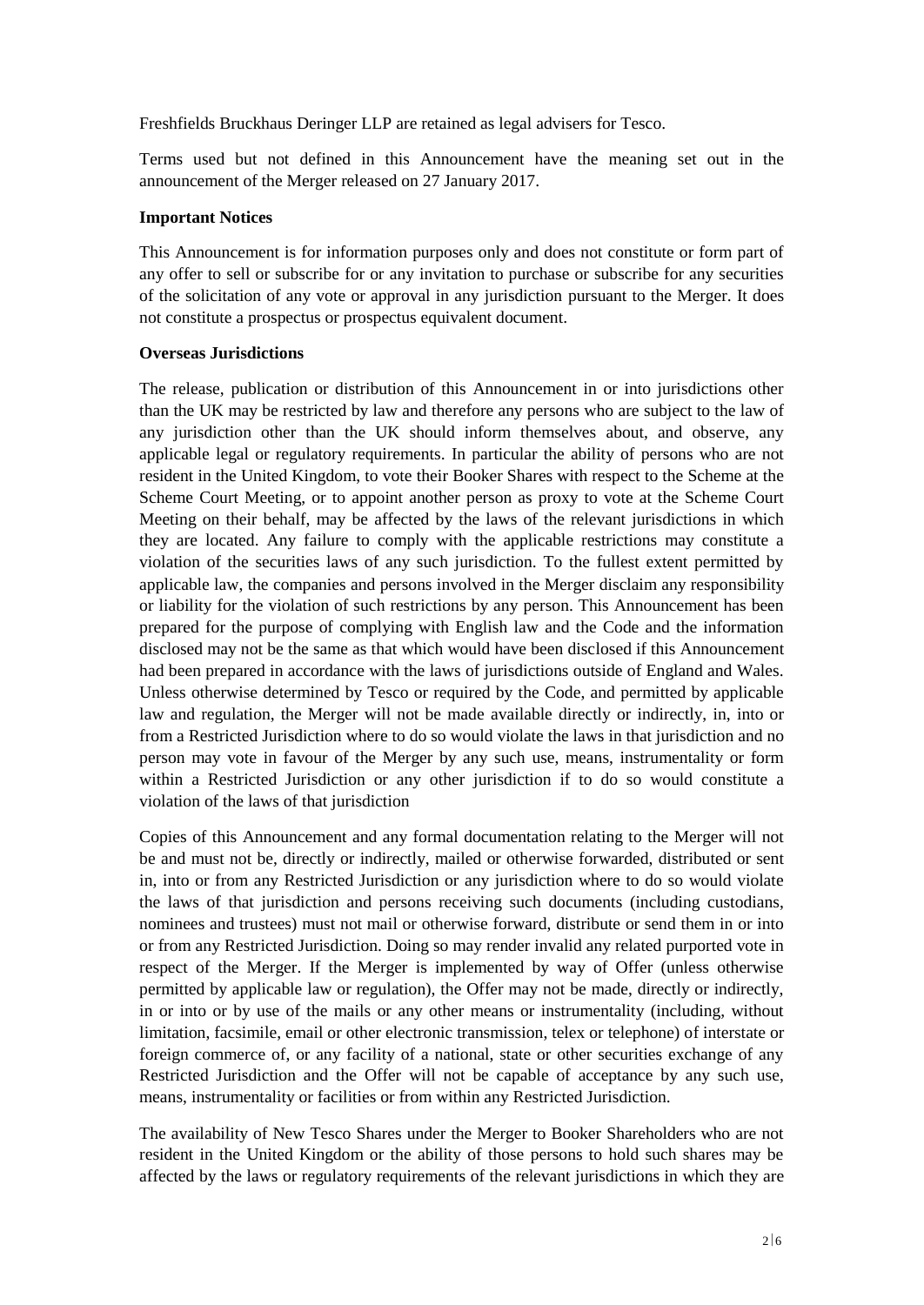resident. Persons who are not resident in the United Kingdom should inform themselves of, and observe, any applicable legal or regulatory requirements.

Further details in relation to Overseas Shareholders will be contained in the Scheme Document.

# **Additional Information for US Investors**

The Merger is being made to acquire the securities of an English company by means of a scheme of arrangement provided for under English law. A transaction effected by means of a scheme of arrangement is not subject to the tender offer rules under the US Exchange Act and is exempt from the registration requirements under the US Securities Act. Accordingly, the Scheme will be subject to disclosure requirements and practices applicable in the UK to schemes of arrangement, which are different from the disclosure and other requirements of the US tender offer and securities laws. The financial information included in this Announcement and the Scheme documentation has been or will have been prepared in accordance with International Financial Reporting Standards and thus may not be comparable to financial information of US companies or companies whose financial statements are prepared in accordance with generally accepted accounting principles in the US.

The receipt of consideration pursuant to the Merger by a US holder for the transfer of its Booker Scheme Shares pursuant to the Scheme may be a taxable transaction for United States federal income tax purposes and under applicable United States state and local, as well as foreign and other, tax laws. Each Booker Shareholder is urged to consult his independent professional adviser immediately regarding the tax consequences of the Merger applicable to him.

It may be difficult for US holders of shares to enforce their rights and any claims they may have arising under US federal securities laws in connection with the Merger, since Tesco and Booker are each organised under the laws of a country other than the US, some or all of their officers and directors may be residents of countries other than the US and most of the assets of Tesco and Booker are located outside of the US. US holders may not be able to sue a non-US company or its officers or directors in a non-US court for violations of US securities laws. Further, it may be difficult to compel a non-US company and its affiliates to subject themselves to a US court's jurisdiction or judgement.

The Merger is intended to be carried out under a scheme of arrangement provided for under English company law (which requires the approval of the Booker Scheme Shareholders). If so, it is expected that any Tesco Shares to be issued pursuant to the Scheme to Booker Shareholders would be issued in reliance upon the exemption from the registration requirements of the US Securities Act, provided by Section 3(a)(10) thereof.

Securities issued pursuant to the Scheme will not be registered under any US state securities laws and may only be issued to persons resident in a state pursuant to an exemption from the registration requirements of the securities laws of such state.

For the purpose of qualifying for the exemption provided by Section  $3(a)(10)$  of the US Securities Act, Booker will advise the Court that its sanctioning of the Scheme will be relied on by Tesco as an approval of the Scheme following a hearing on its fairness to Booker Shareholders, at which Court hearing all Booker Shareholders are entitled to attend in person or though counsel to support or oppose the sanctioning of the Scheme and with respect to which notification has been given to all such holders.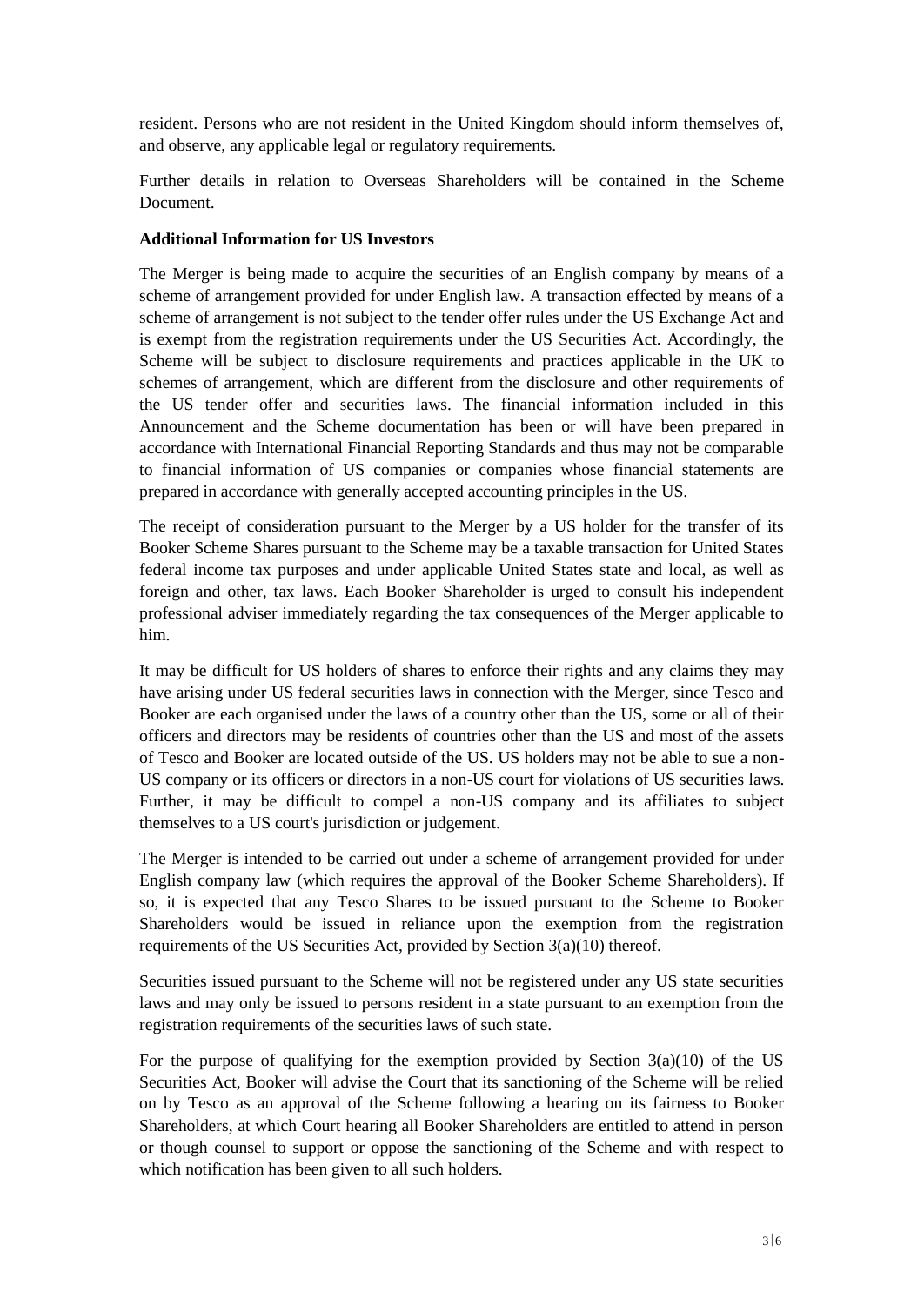The Merger may in certain circumstances instead be carried out by way of a Takeover Offer under English law. If Tesco exercises its right to implement the Merger by way of a Takeover Offer, such Offer will be made in compliance with applicable US tender offer and securities laws and regulations, including the exemptions therefrom.

In accordance with normal UK practice and pursuant to Rule 14e-5(b) of the US Exchange Act, Tesco or its nominees, or its brokers (acting as agents), may from time to time make certain purchases of, or arrangements to purchase, Booker Shares outside of the US, other than pursuant to the Merger, until the date on which the Merger and/or Scheme becomes effective, lapses or is otherwise withdrawn. These purchases may occur either in the open market at prevailing prices or in private transactions at negotiated prices. Any information about such purchases will be disclosed as required in the UK, will be reported to a Regulatory Information Service and will be available on the London Stock Exchange website at www.londonstockexchange.com.

Investors are urged to read any documents related to the Merger filed, furnished or to be filed or furnished with the SEC because they will contain important information regarding the Merger and any related offer of securities Such documents will be available free of charge at the SEC's web site at www sec.gov, Tesco's website at www.tescoplc.com and Booker's website at [www.bookergroup.com/investor-centre.](http://www.bookergroup.com/investor-centre)

# **Important Notices Relating to Financial Advisers**

Greenhill, which is authorised and regulated in the UK by the FCA, is acting exclusively for Tesco and no one else in connection with the Merger and will not be responsible to anyone other than Tesco for providing the protections afforded to clients of Greenhill nor for providing advice in relation to the Merger or any other matters referred to in this Announcement. Neither Greenhill nor any of its affiliates owes or accepts any duty, liability or responsibility whatsoever (whether direct or indirect, whether in contract, tort or, under statute or otherwise) to any person who is not a client of Greenhill in connection with this Announcement, any statement contained herein, the Merger or otherwise.

Barclays, which is authorised by the PRA and regulated by the FCA and the PRA in the UK, is acting exclusively for Tesco and no one else in connection with the Merger and will not be responsible to anyone other than Tesco for providing the protections afforded to clients of Barclays nor for providing advice in relation to the Merger or any other matters referred to in this Announcement.

Citi, which is authorised by the PRA and regulated by the PRA and the FCA, is acting exclusively for Tesco and no one else in connection with the Merger and will not be responsible to anyone other than Tesco for providing the protections afforded to its clients for providing advice in relation to the Merger or in relation to the contents of this Announcement or any transaction or any other matters referred to herein.

### **Forward-looking statements**

This Announcement (including information incorporated by reference into this Announcement), oral statements made regarding the Merger, and other information published by Tesco and Booker contain statements which are, or may be deemed to be, "forwardlooking statements" with respect to the financial condition, results of operations and businesses of Booker and Tesco and the Booker Group and the Tesco Group, and certain plans and objectives of Booker and Tesco with respect to the Combined Group. All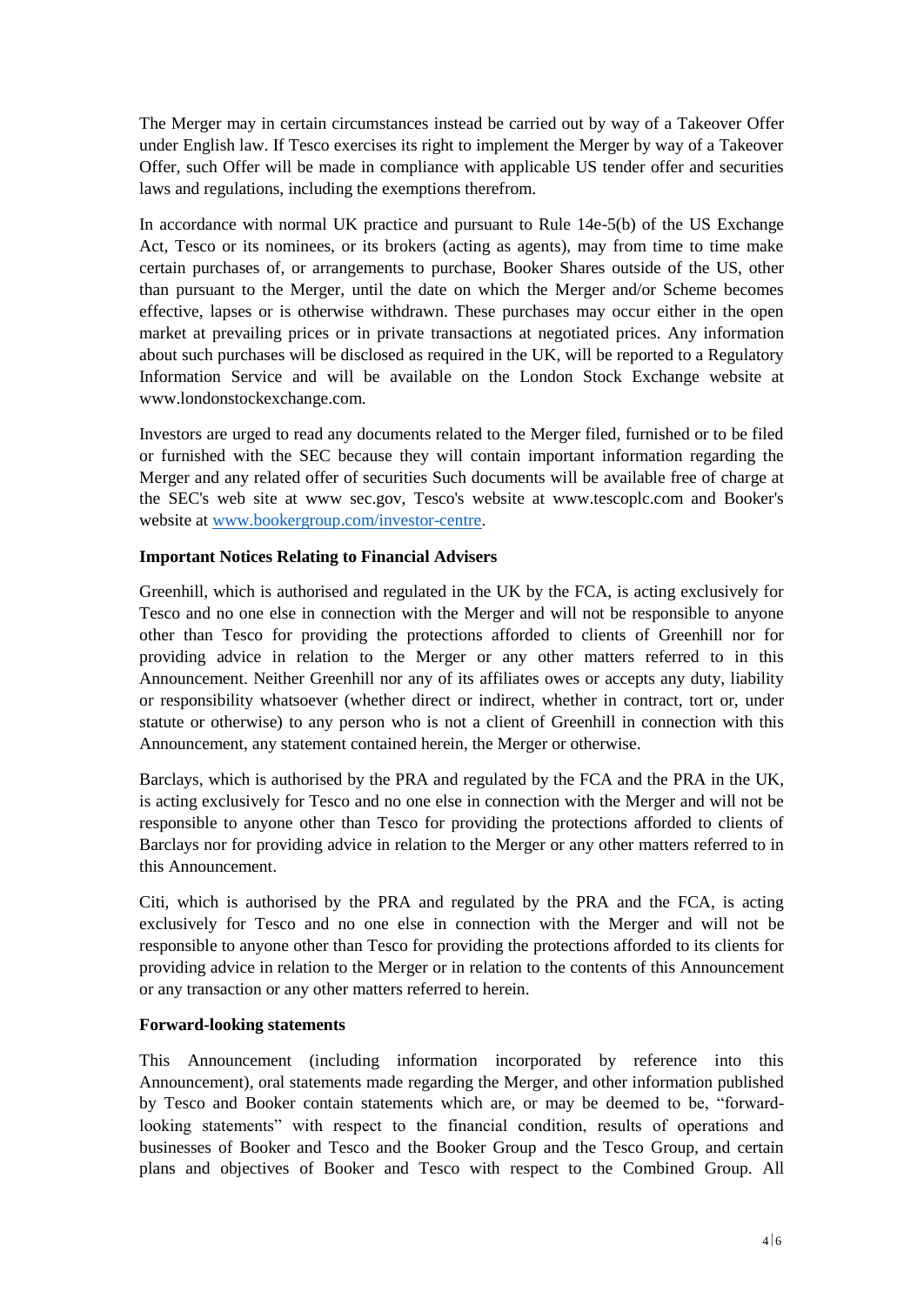statements other than statements of historical fact are forward-looking statements. Forwardlooking statements are prospective in nature and are not based on historical facts, but rather on current expectations and projections of the management of Tesco and Booker about future events, and are therefore subject to risks and uncertainties which could cause actual results to differ materially from the future results expressed or implied by the forward-looking statements. The forward-looking statements contained in this Announcement include statements relating to the expected effects of the Merger on Tesco and Booker, the expected timing and scope of the Merger and other statements other than historical facts. Often, but not always, forward-looking statements can be identified by the use of forward-looking words such as "plans", "expects", "does not expect", "is expected", "is subject to", "budget", "scheduled", "estimates", "forecasts", "intends", "anticipates", "does not anticipate", "believes", or variations of such words and phrases or statements that certain actions, events or results "may", "could", "should", "would", "might" or "will" be taken, occur or be achieved. Although Tesco and Booker believe that the expectations reflected in such forwardlooking statements are reasonable, Tesco and Booker can give no assurance that such expectations will prove to be correct. By their nature, forward-looking statements involve risk and uncertainty because they relate to events and depend on circumstances that will occur in the future. There are a number of factors that could cause actual results and developments to differ materially from those expressed or implied by such forward-looking statements. These factors include the satisfaction of the CMA Pre-Condition and the Conditions, as well as additional factors, such as: risks relating to the Tesco Group's credit rating; local and global political and economic conditions including Brexit; the Tesco Group's and the Booker Group's economic model and liquidity risks; financial services risk; the risks associated with each of Tesco's and Booker's brand, reputation and trust; environmental risks; safety, technology, data security and data privacy risks; changes in consumer habits and preferences; legal or regulatory developments and changes; the outcome of any litigation; the impact of any acquisitions or similar transactions; competition and market risks; competitive product and pricing pressures; business continuity and crisis management; pensions risks; joint venture governance and partnerships; and failure to report accurate financial information in compliance with accounting standards and applicable legislation. Other unknown or unpredictable factors could cause actual results to differ materially from those in the forwardlooking statements. Such forward-looking statements should therefore be construed in the light of such factors. Neither Tesco nor Booker, nor any of their respective associates or directors, officers or advisers, provides any representation, assurance or guarantee that the occurrence of the events expressed or implied in any forward-looking statements in this Announcement will actually occur. You are cautioned not to place undue reliance on these forward-looking statements. Each forward looking statement speaks only as of the date of this Announcement. None of Booker, the Booker Group, Tesco or the Tesco Group undertakes any obligation to publicly update or revise any forward-looking statements, whether as a result of new information, future events or otherwise.

### **Publication on website and availability of hard copies**

A copy of this Announcement will be made available, subject to certain restrictions relating to persons resident in Restricted Jurisdictions, on Tesco's website at [www.tescoplc.com.](http://www.tescoplc.com/) For the avoidance of doubt, the contents of this website are not incorporated into and do not form part of this Announcement.

Tesco Shareholders may request a hard copy of this Announcement by: (i) contacting Equiniti during business hours on  $+44$  371 384 2977 if calling from the UK, or  $+44$  121 415 7053 if